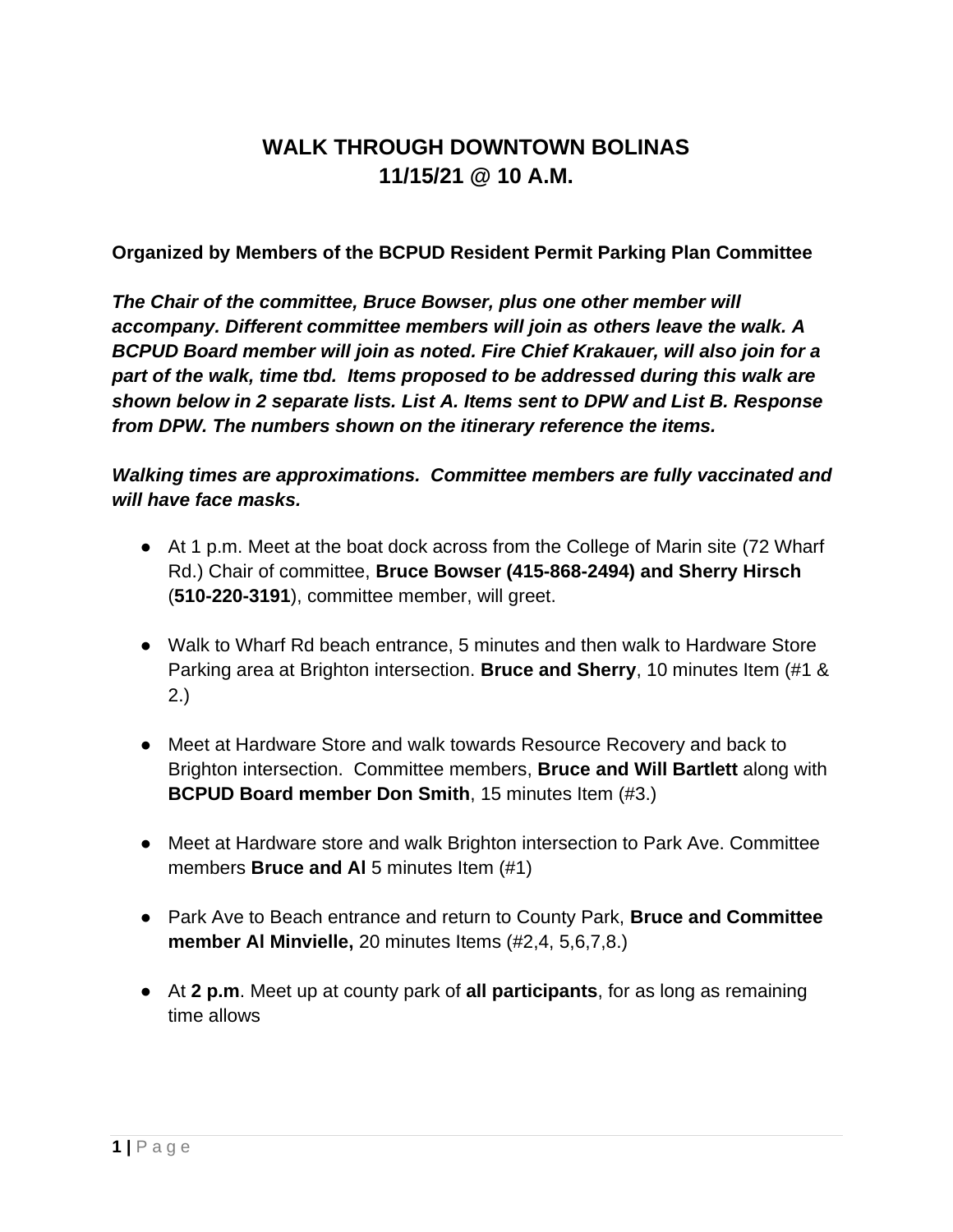#### **FOR REFERENCE:**

#### **A. LIST OF ITEMS SENT TO DPW (on 10/19/21) - MOST ITEMS WERE ADDRESSED IN FOLLOW UP EMAIL FROM DPW AS SHOWN BELOW THIS LIST.**

- 1. Stop sign at corner of Olema-Bolinas Rd/Brighton. This is a safety concern and a request for this sign has been ongoing.
- 2. Restriction of large vehicles on Brighton/Wharf entering and blocking turn around points. This is especially a problem on Wharf Rd as the road significantly narrows as you get closer to the beach entrance. Existing signage at entrance to town is not sufficient.
- 3. A pedestrian walk-way from bike path on Olema-Bolinas Rd to the intersection. Currently extremely unsafe for pedestrians. In addition to safety concerns it could offer a safe access point for residents and visitors parking nearby to get into downtown and the beach. Furthermore, lowering the speed limit from the intersection of Mesa Road and Olema/Bolinas stop sign to Brighton entrance increases pedestrian safety.
- 4. Speed humps on Brighton at Park, Altria and Hill: Need to slow traffic from start of Brighton at Olema/Bolinas intersection, entry to town.
- 5. Speed limit reduced on Brighton after Park, on Wharf Rd. New state legislation allowing jurisdictions to reduce speed limits may enable this action.
- 6. Striping of legal parking places. Striping the street enables a determination of the legal number of spaces and also demarcates size of vehicles. Currently visitors park in every nook and cranny and large vehicles take up more than one parking area.
- 7. Demarcation of center of streets to limit large vehicles from blocking access.
- 8. Bicycle parking at beach entrance on Brighton to encourage use.

### **LIST B. REPLY NEXT PAGE.**